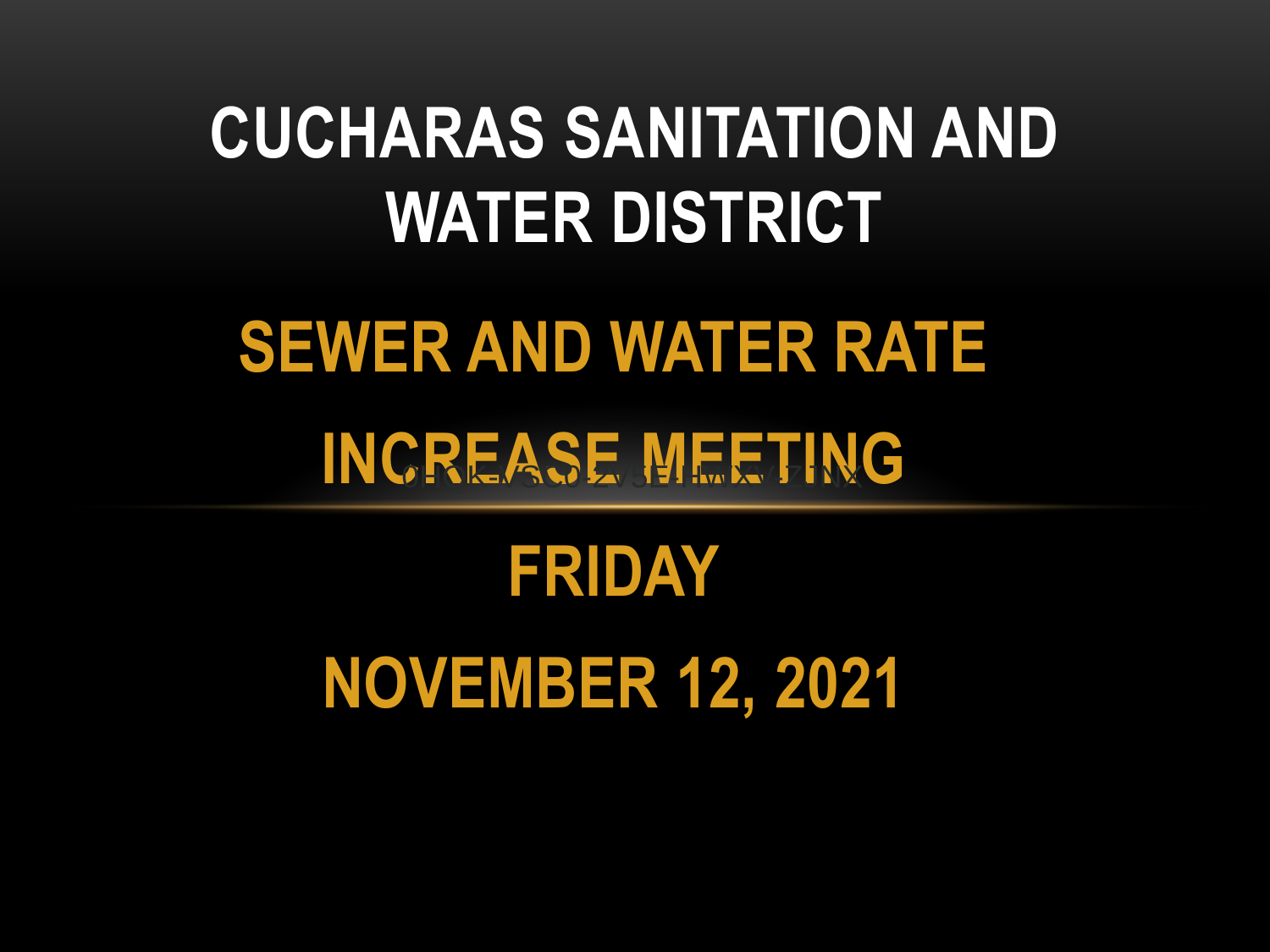# **PURPOSE OF THE CSWD Established January of 1974**

**To supply residents of the upper Cucharas Valley with clean drinking water and sewage services in strict accordance with state and federal standards.**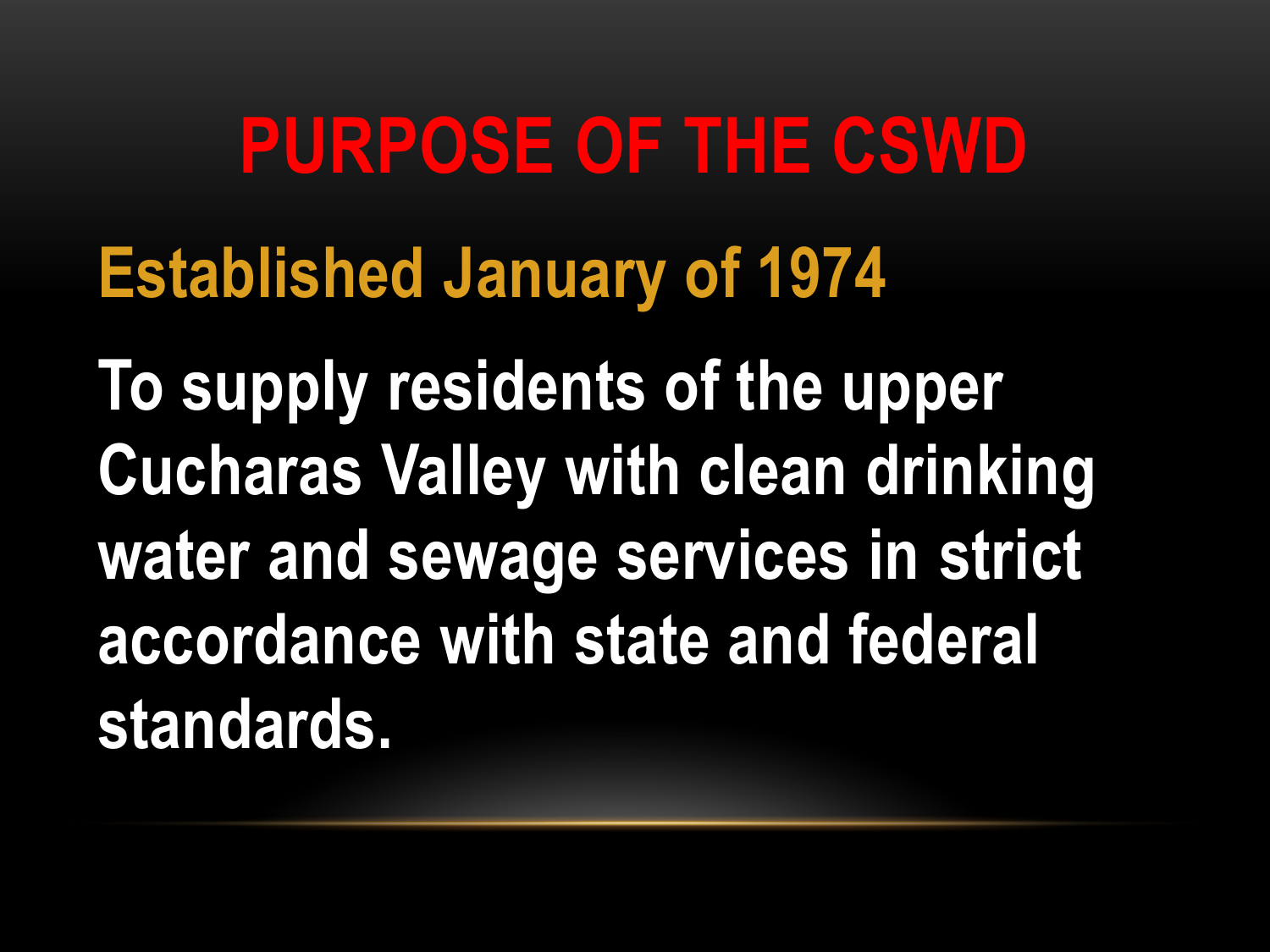#### **BOARD OF DIRECTORS**

#### **Larry Dasenbrock – Chairman**

• **Term expires 2022**

#### **David George – Vice Chairman**

• **Term expires 2023**

#### **Ron Barbee – Secretary**

• **Term expires 2023**

#### **Jim Alt – Treasurer**

- **Term expires 2022**
- **Jim Berg – Director**
- **Term expires 2022**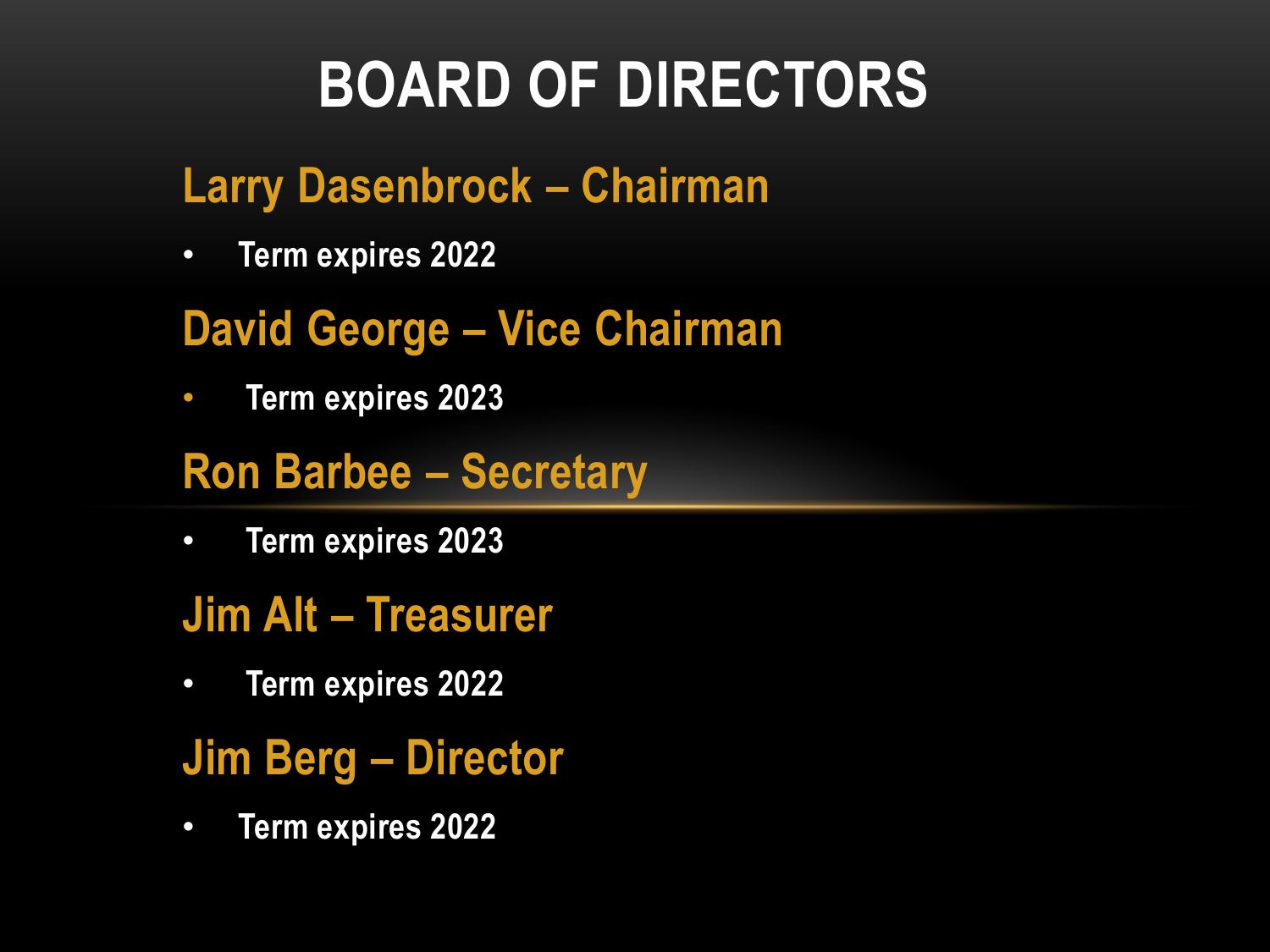## **Shannon Shrout STAFF**

**Shaylee Andreatta**

**Kristan Lowe (PT)**

**Rheanne Velie (PT)**

**Todd Eddleman**

**Tim Evans**

**Glenn Hillis**

All field workers (including GM) are CDPHE certified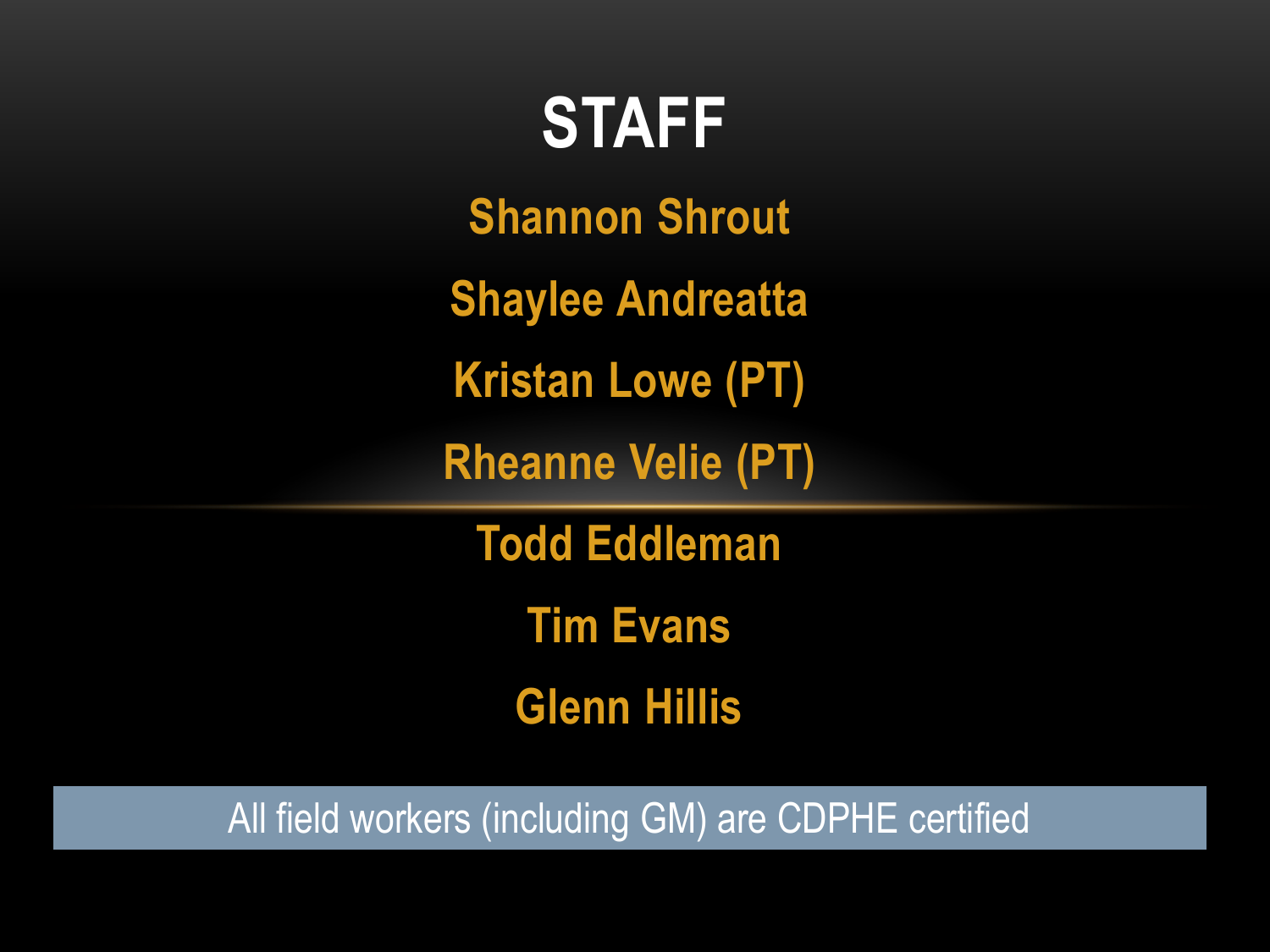#### CSWD WATER/SEWER RATE **HISTORY** -

1990 - \$55/MONTH - 1999 - \$65/MONTH - 2006 - \$80/MONTH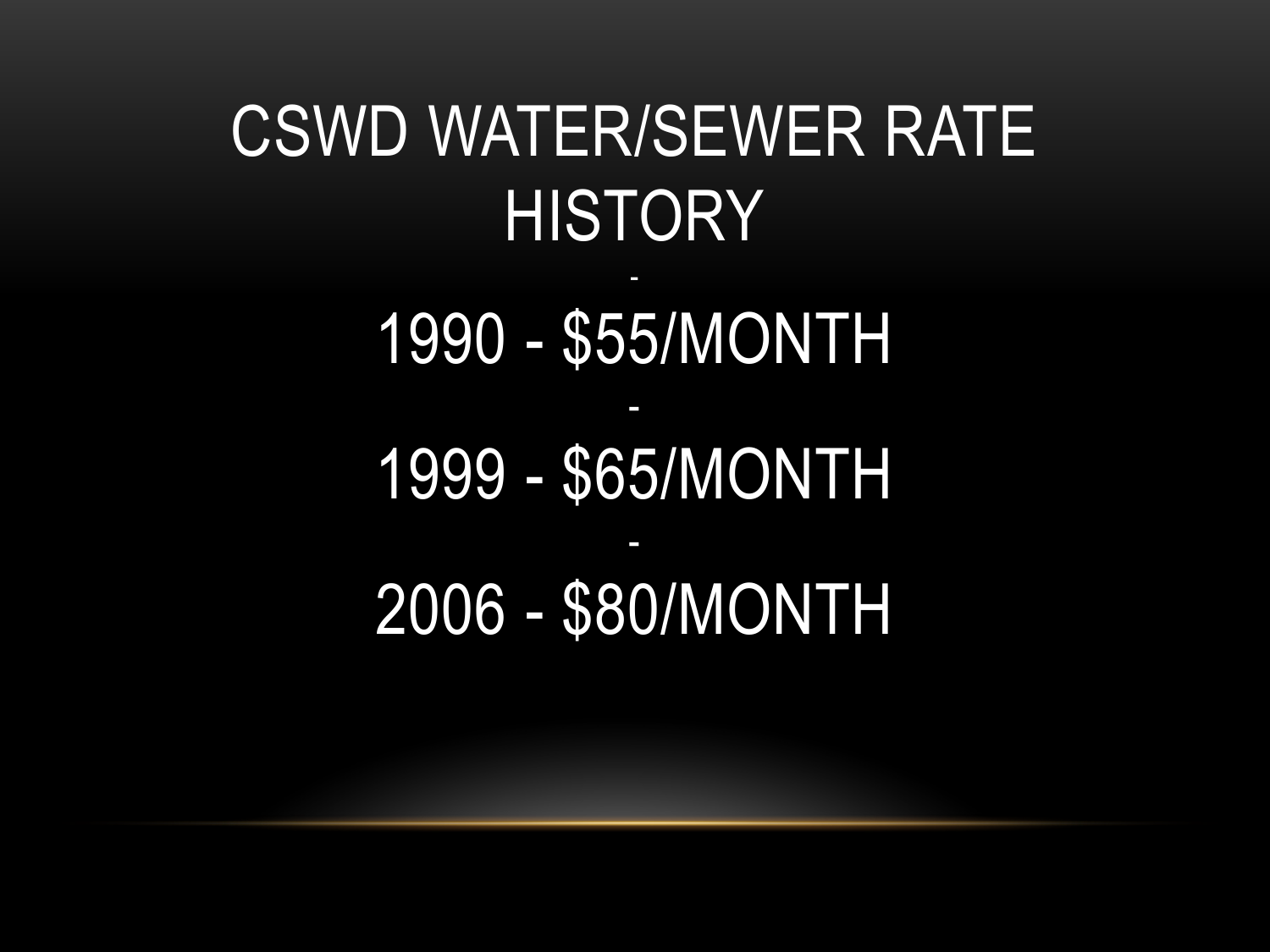### **RATIONALE FOR A PROPOSED RATE INCREASE**

- **Expenses increasing (but not revenue)**
	- **Threatens meeting our rate covenant**
- **Staff retention pressure**
- **Our plants and infrastructure are aging**
- **Equipment is wearing out**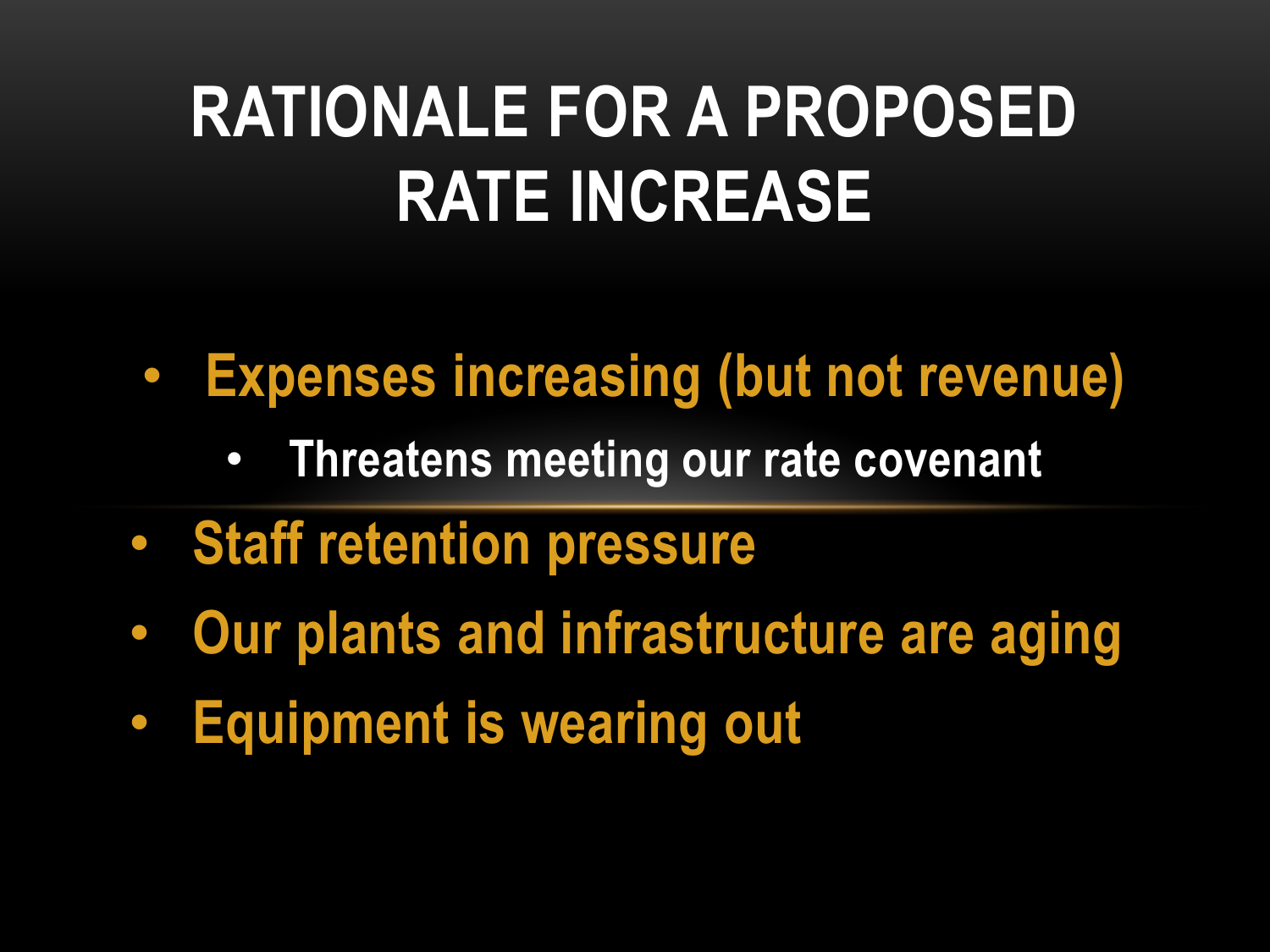## **RATIONALE FOR A PROPOSED RATE INCREASE**

- **Operating expenses are increasing:**
- **Insurance**
- **Chemicals**
- **Office expenses**
- **Legal expenses**
- **Propane/fuel**
- **Electricity**
- **Repairs/maintenance**
- **Professional services**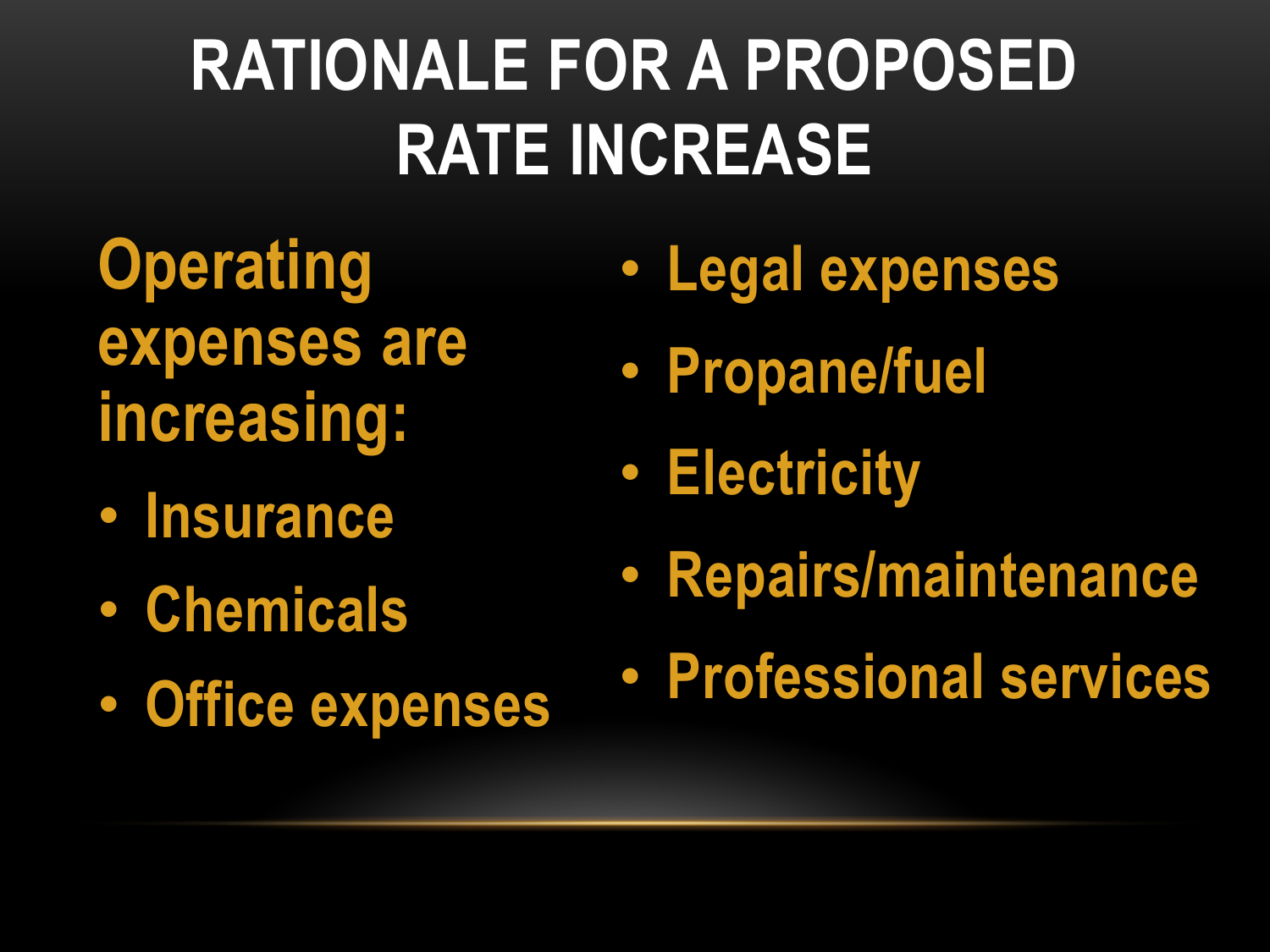### **RATIONALE FOR A PROPOSED RATE INCREASE**

- **No residential rate increase since 2006 (\$80/mo. in 2006 equates to about \$50 in today's dollars)**
- **Property tax revenue may decrease in 2023**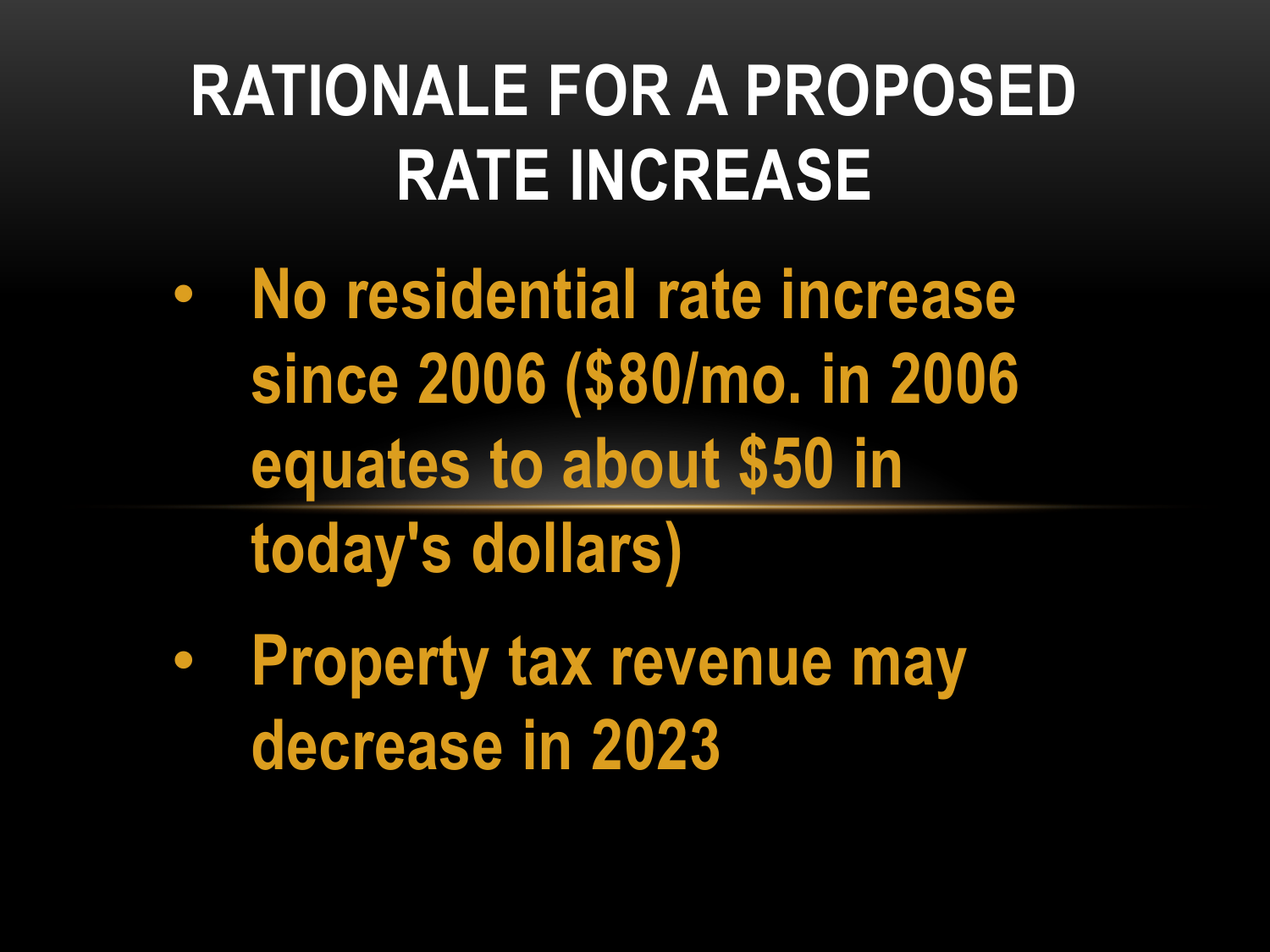#### **THE HARD FACTS**

- **Baker Creek plant abandoned in early 2000s**
	- **Impact obviated by having Dodgeton plant as backup**
- **Dodgeton plant failed to operate in 2021**
	- **Plant has reached its end of life**
- **Spanish Peaks plant is now a single point of failure in our drinking water supply!**
- **Spring Creek fire demonstrated vulnerability**
	- **CSWD Watersheds were spared**

Baker Creek plant required to eliminate risk of single point failure of SP plant or a wildfire that destroys the Cucharas watershed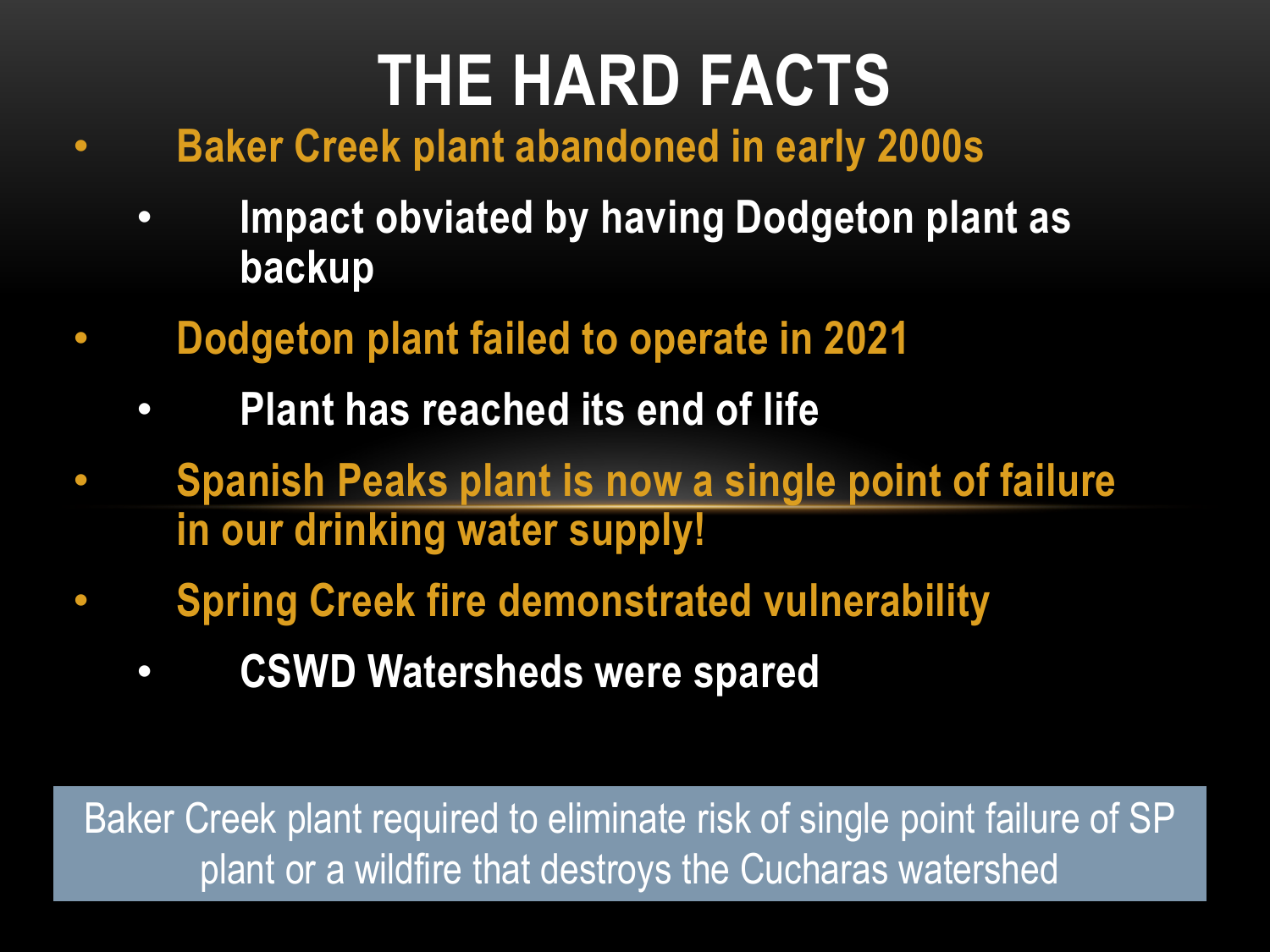#### PLANT AND EQUIPMENT

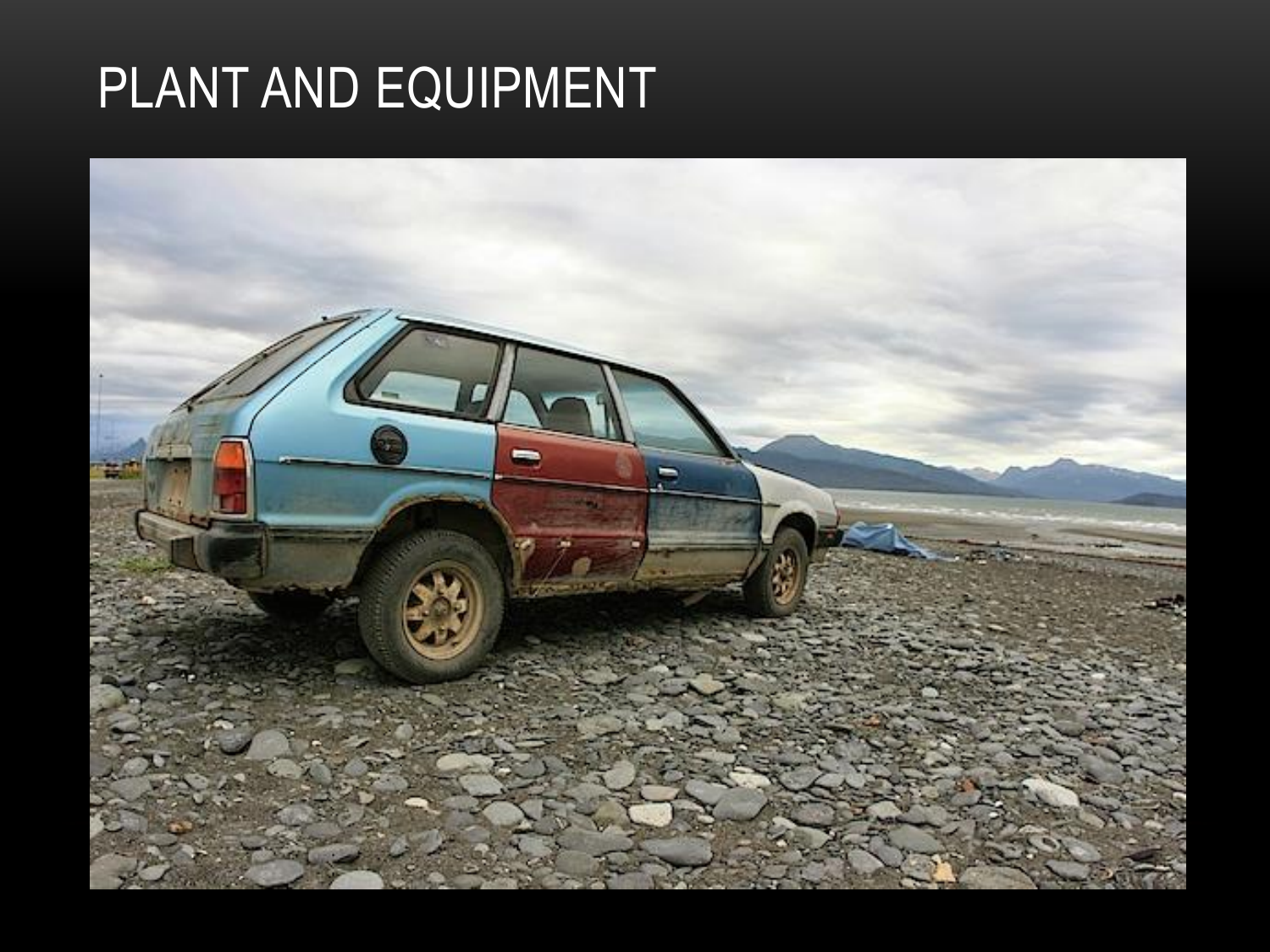## **ASSET CHANGES**

- Depreciation (2016 2020) \$1,857,914
	- The last 5 years of depreciation quantifies the physical decline of our plant and equipment
- Capital Improvements  $(2016 2020)$  \$2,321,836
	- Funded mainly with debt  $$1,604,061$
- Near-term Capital expenses (2022+) \$1,250,000
	- Baker Creek plant, back-up water tank, Integrated control system, service van, pneumatic actuator replacement, sludge pumps replacement, aeration blower rebuilds, water meters, tank cleanout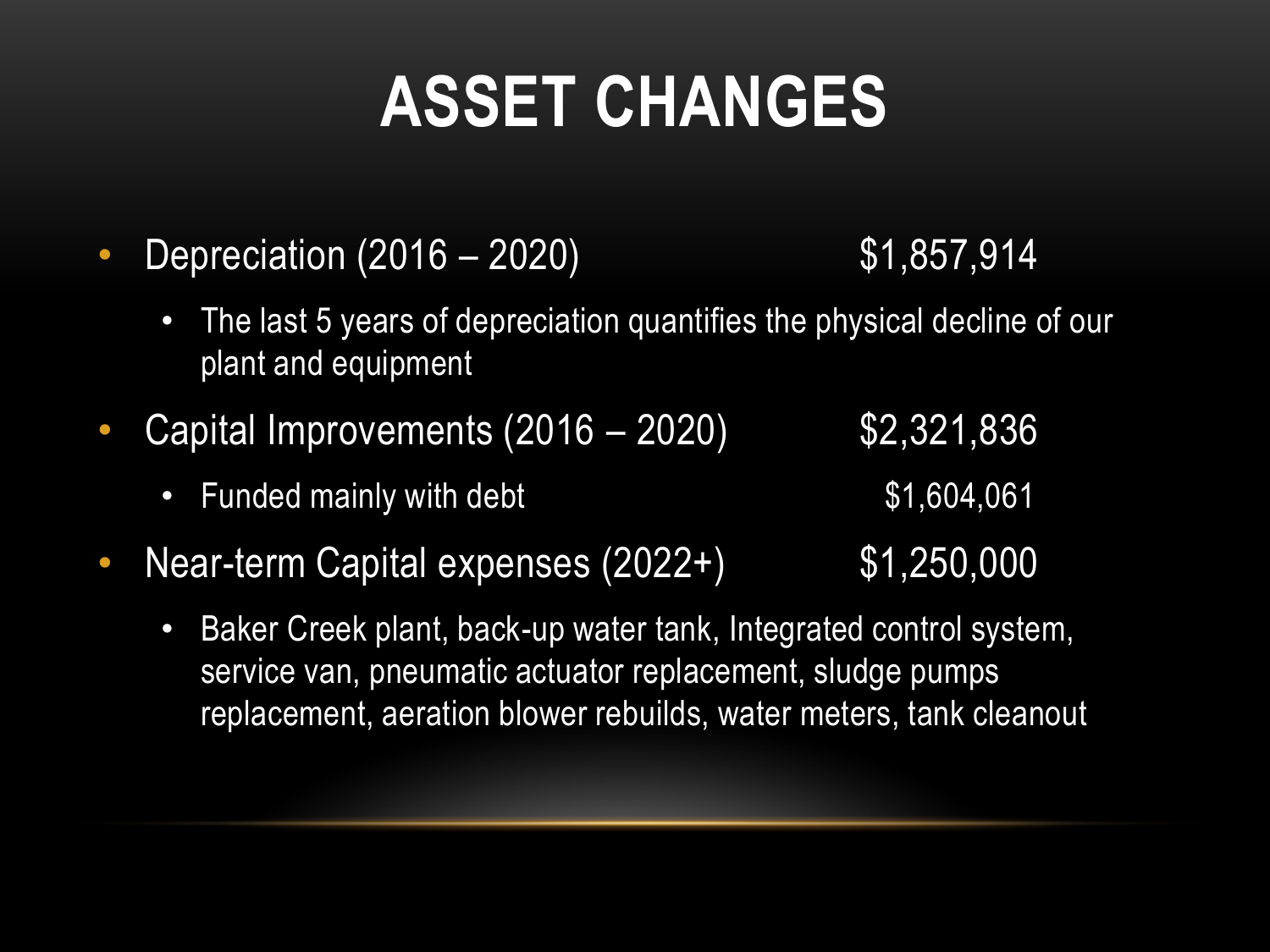#### AGE OF PLANTS

- Spanish Peaks Water Treatment plant
	- Facility rebuilt in 2001
	- Filter package purchased second hand (1980s) vintage)
- Wastewater Treatment plant
	- Facility built in 1994
	- Two basins, only one in use due to equipment failure
		- Obsolete pumps require replacement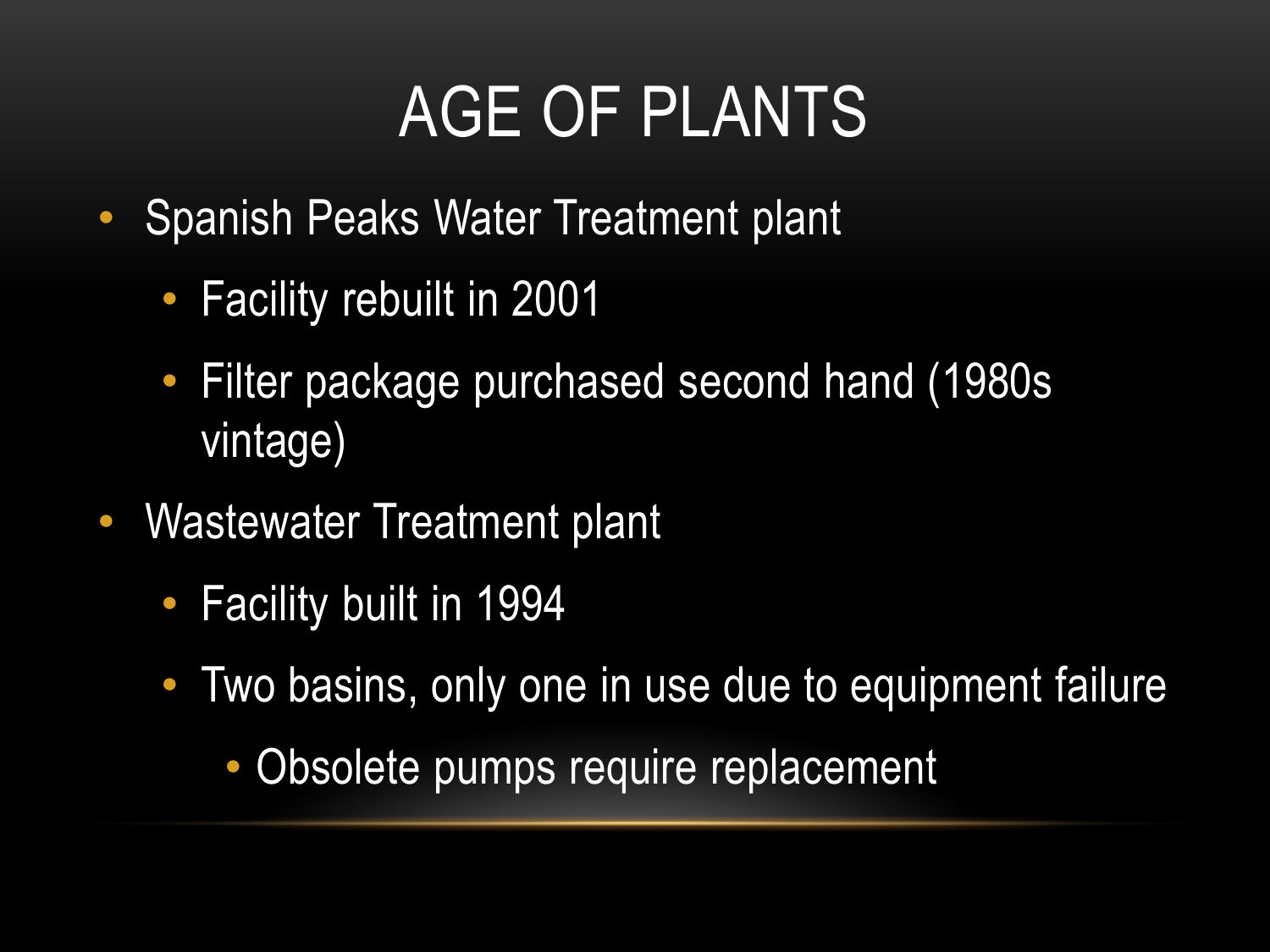## AGE OF EQUIPMENT

- **Sewer jetter – 1996**
- **Sewer camera - 2000**
- **Mini-excavator - 2000**
- **Service truck -2008**
- **Field truck - 2012**
- **Back-hoe 2013**
- **Vac truck - 2006**
	- **New Tank and pump - 2019**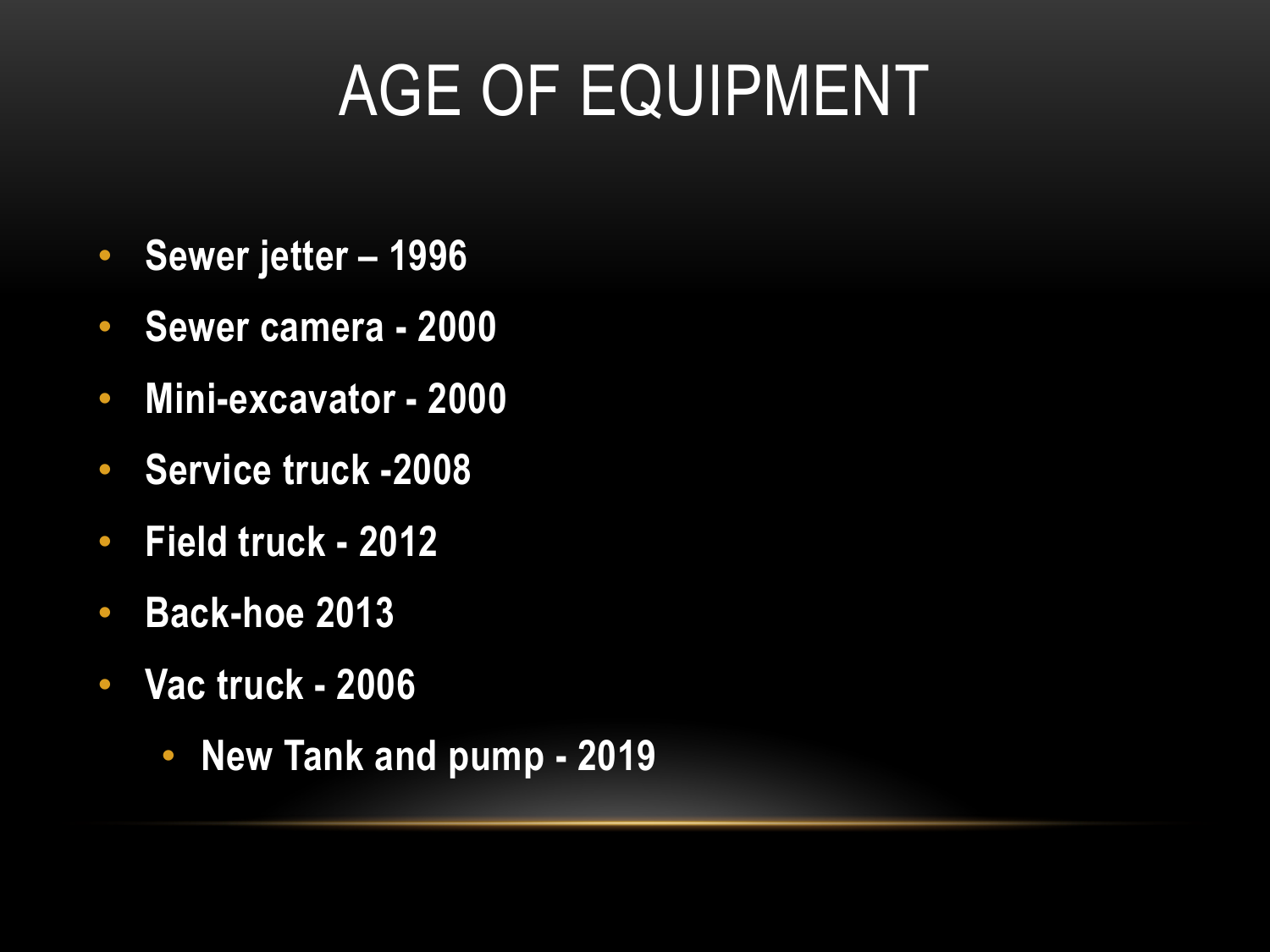## **LOAN RATE COVENANT**

- **The surplus of income over expense must cover 110% of the principal and interest of our loans annually**
- **Falling short in 2022 by \$21,322 (per budget preliminary)**